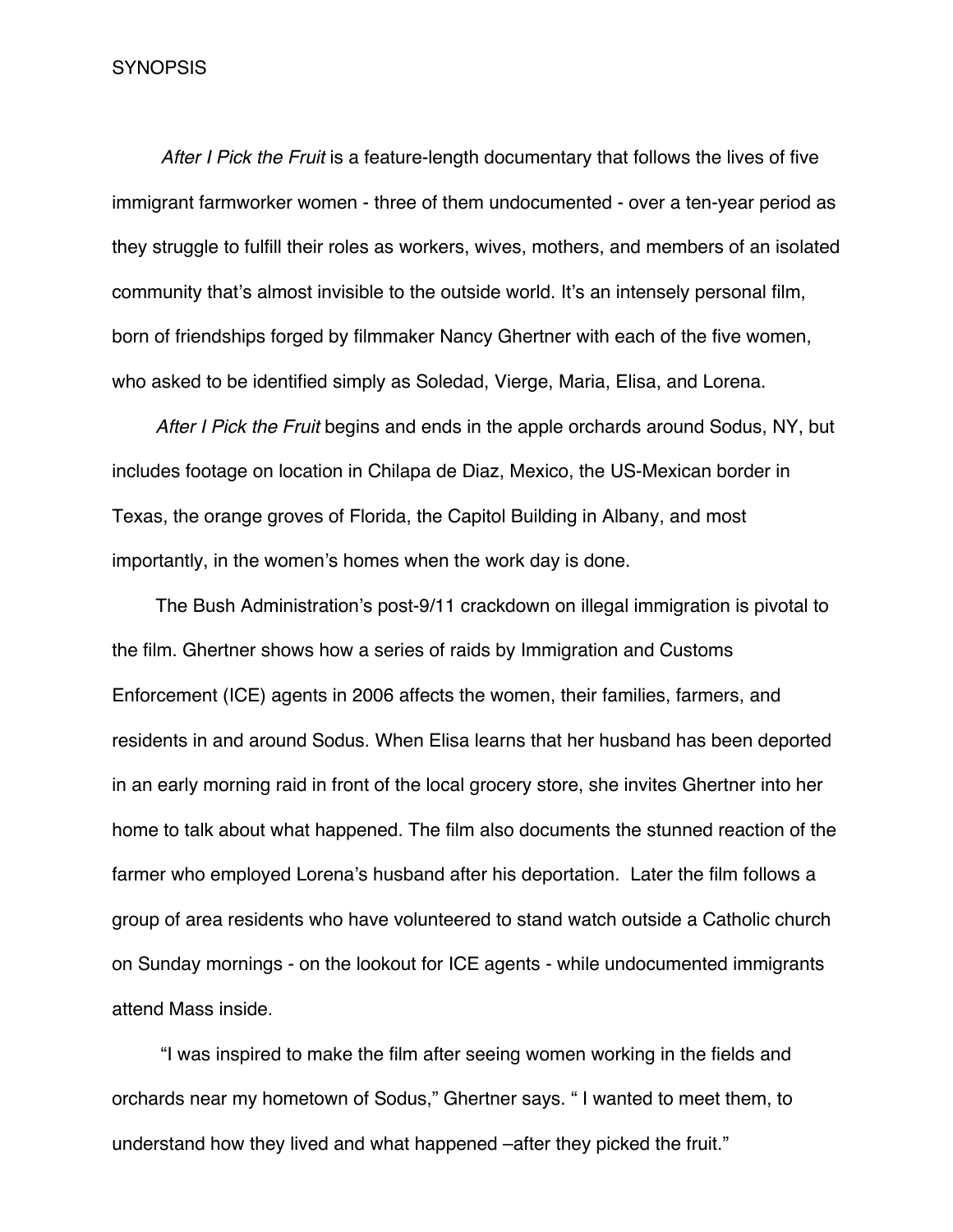Once she got to know the women, Ghertner was driven "to make the invisible visible," and raise consciousness among American consumers about the human price of getting fresh food to the supermarket.

#### THE WOMEN IN *AFTER I PICK THE FRUIT*

# SOLEDAD

For the first 18 years of her life, Soledad lived in Puebla, Mexico. Because her parents couldn't afford to keep her in school, Soledad dropped out at age 12, and went to work cleaning and cooking "in the homes of ladies" until age 17, when she met and married her husband. Not long after they were married, Soledad's husband left to find work in the United States, and Soledad supported herself by selling crackers in the street until he could send for her. Soledad and her husband eventually found work with on a fruit farm near Sodus. In 2006 - after working nine years for the same farmer - they decide to return to Mexico, weary of the anxiety caused by the ICE raids. As they approach Mexico with their two American-born children, Ghertner is there to capture the experience on both sides of the border.

## VIERGE

Vierge is one of thousands of boat people who fled Haiti after the 1991 coup that ousted Father Aristide. Under President Bill Clinton's Haitian immigration policy, only those who were likely to suffer political persecution were given documents to live and work in the U.S., and Vierge is one of the very few who qualified. Vierge settled in Florida and soon began her annual migration to New York State to pick apples. She met her husband; also a farmworker and they have two children. Vierge is herself one of nine children and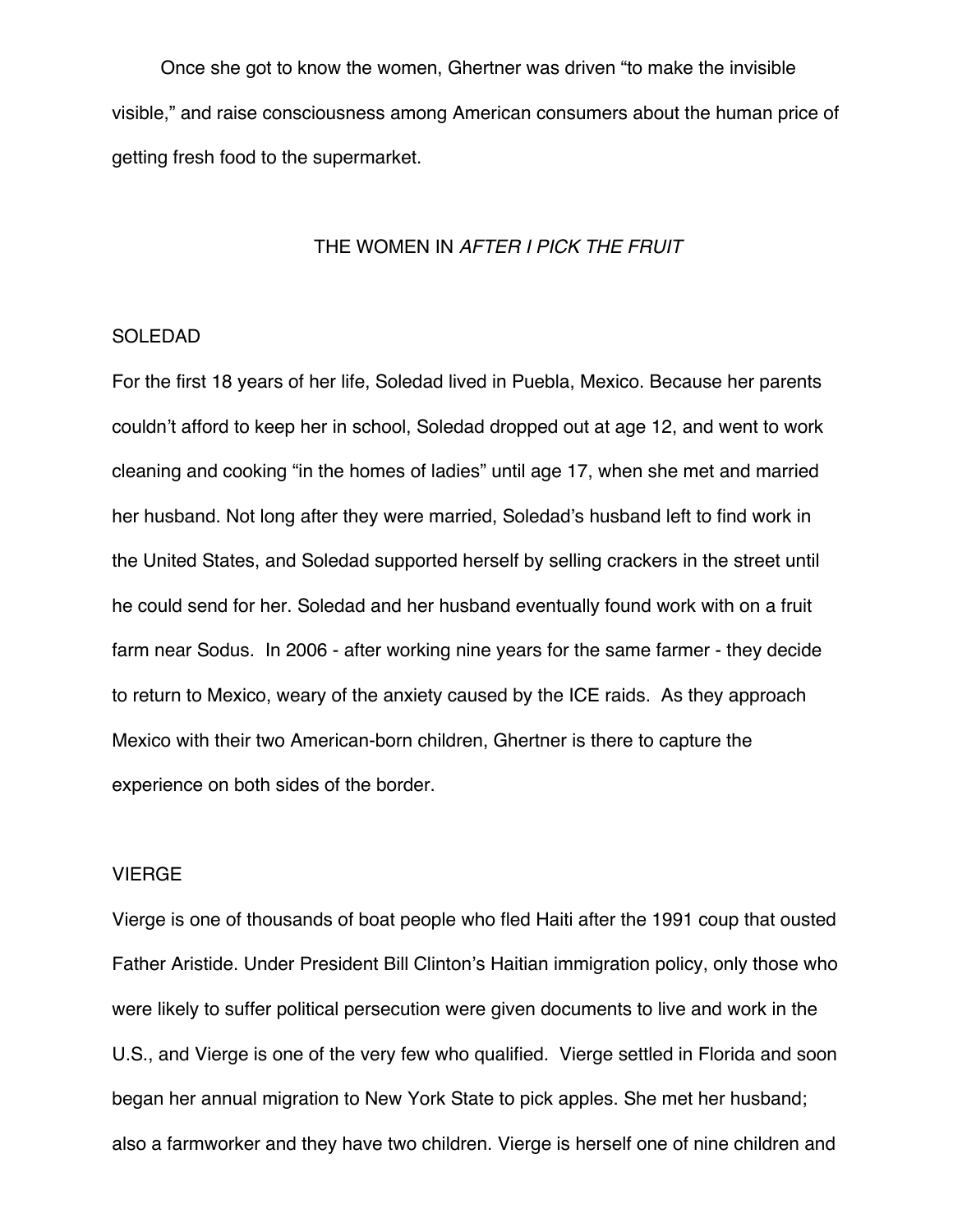the only one to escape Haiti. She sends money to Haiti regularly to support her mother and siblings, who are unable to find work in Haiti's bleak economy.

#### MARIA

Because Maria's husband was given amnesty under the 1986 Reagan plan, she was able to legally cross the border with him. The two of them migrate seasonally between New York and Florida, even after their children are born. When they first arrived in Sodus with their children, Maria says, they had no place to live, and no *padrone,* or contractor, to hire them. After eight days of homelessness, they ran into a friend from Mexico at the laundromat who put them in touch with a contractor, and moved into the only housing available: a trailer with four single men. "They were drunks," she says. "Every night there would be a fight."

#### ELISA

Because she's undocumented, Elisa hasn't seen her parents, siblings, or cousins since September 11, 2001, except on video tapes Ghertner took on her own visit to Elisa's hometown, Chilapa de Diaz. Before 9/11, Elisa and other undocumented workers would cross the US-Mexican border from regularly, but tightened border security after 9/11 makes crossing too risky. Elisa feels she has no choice but to stay in the United States, even after her husband is deported. "The economy is broken in our country," she says. "We cannot survive there."

## LORENA

Lorena is working in the onion fields of western New York alongside her husband when the filmmaker is introduced to her. She and her husband met as teenagers in Hidalgo,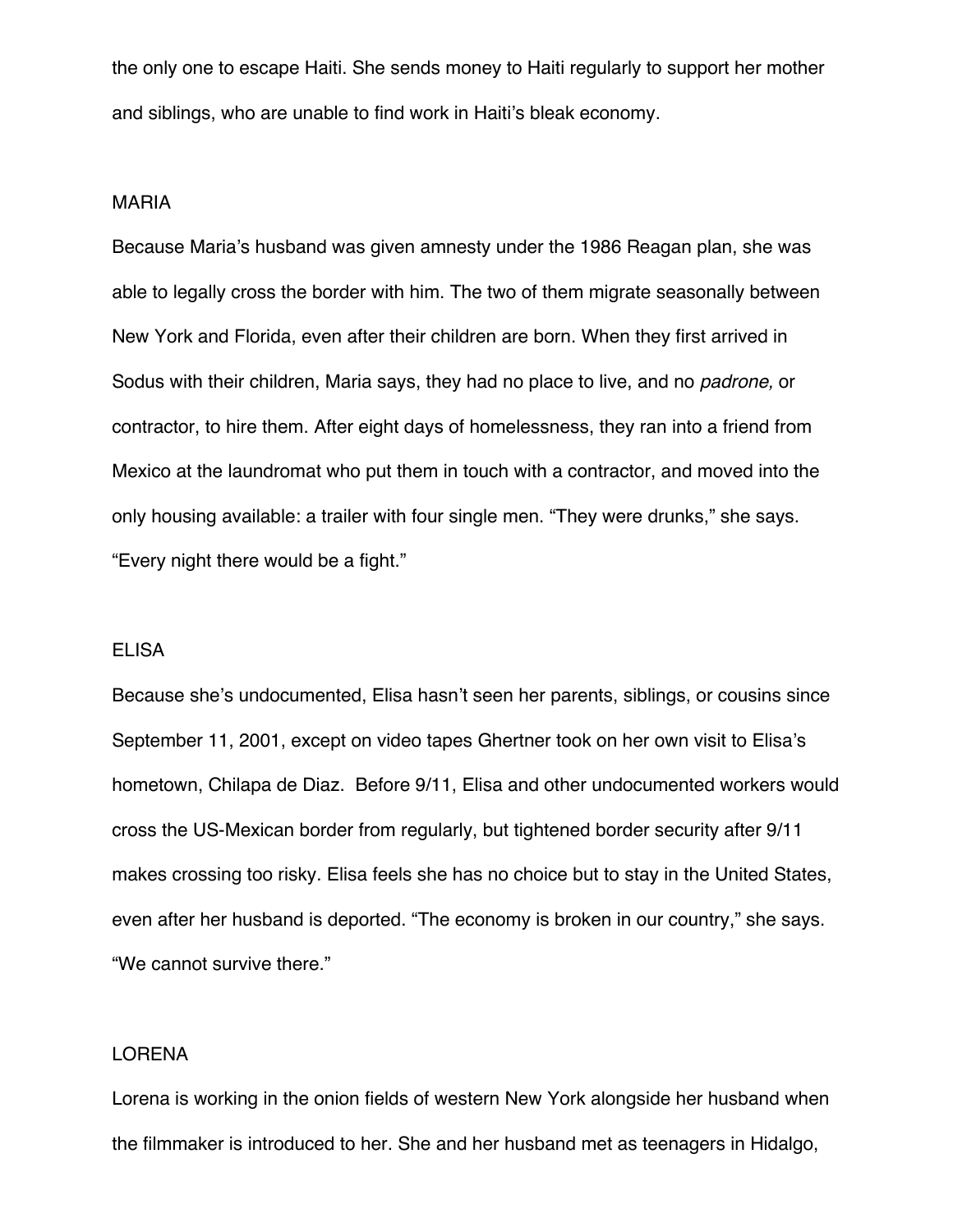Mexico, and crossed the border into the US illegally together. In spite of their illegal status, Lorena and her husband long for community, and he joins the volunteer board for AgriBusiness Day Care, where their son, is enrolled. In the fall of 2006, Lorena's husband is selected to represent the parents of the AgriBusiness Day Care at a conference in Philadelphia, but when he boards a bus to attend the conference, his family's life is forever changed.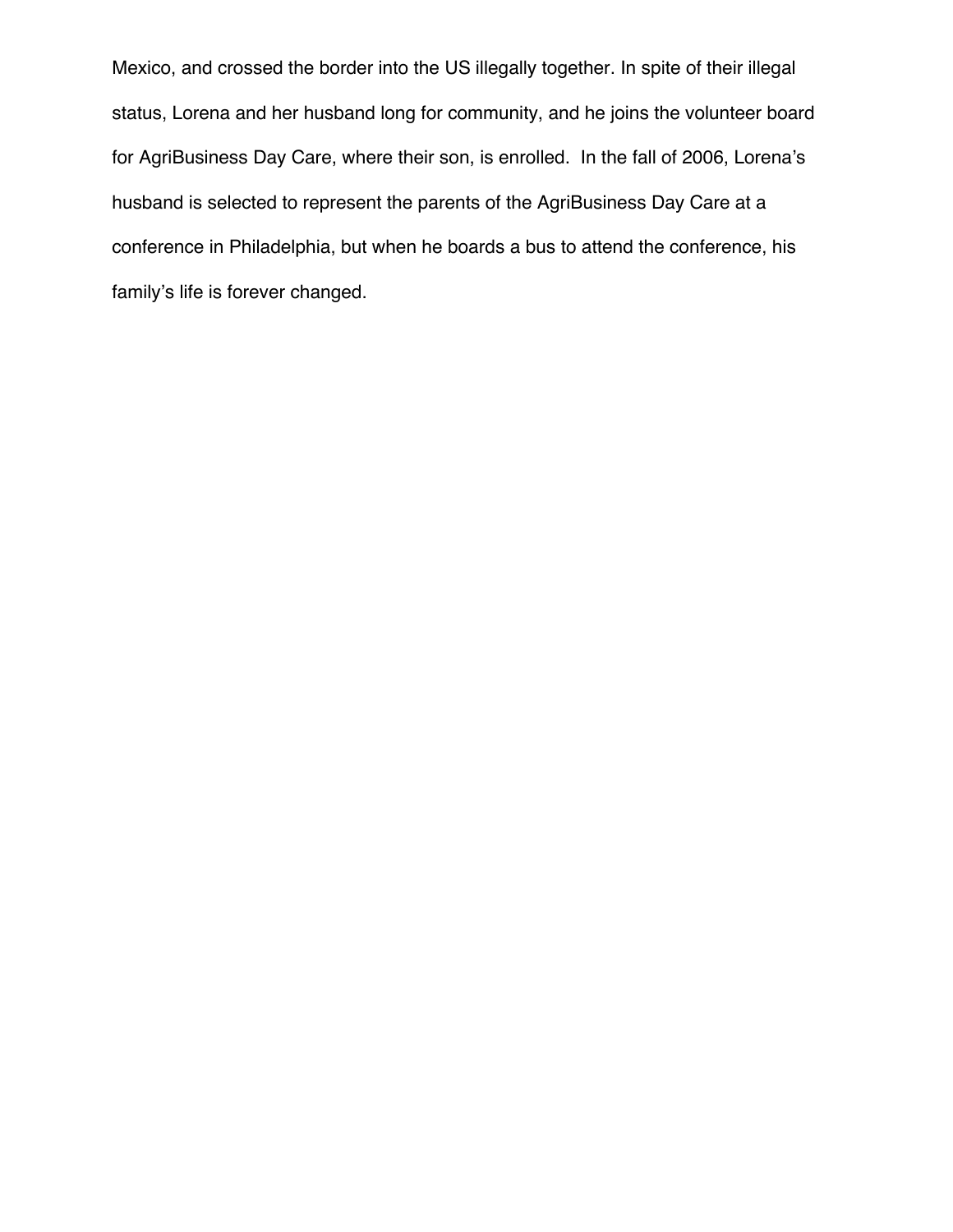## DIRECTOR'S STATEMENT

For 30 years, I lived alongside the fruit and vegetable farms in rural Western New York and experienced the influx of migrant children each fall in the rural school where I taught art. I volunteered at the community Mexican Fiesta and Haitian Night, but I knew little about the reality of the life of a farmworker. In the fall of 2000, I approached two fruit growers who owned apple orchards in the Sodus area. I explained that I was interested in filming the apple harvest, and with their support, I began this film project. In that first season, I met three of the women - Soledad, Vierge, and Maria. As I began to witness the working lives of these women, I became interested in what forced their departures from their home countries, and what conditions drove some of them to migrate between New York and Florida. I also began to question why farmworkers - so central to the local economy in Sodus - had for years been invisible to me and to the wider community. This invisibility became a central force for the film's narrative.

These questions drove me to become actively involved with several organizations involved with farmworker issues - Rural Opportunities, the Cornell Migrant Program, Rural and Migrant Ministry, and especially the Farmworker Women's Institute, a project of Farmworker Legal Services of New York in Rochester. I was invited to join the steering committee of FWI the year it was founded. At my first meeting I met Elisa, who was also a member of the committee. She introduced me to farm work in the vineyards, and the permanent Hispanic community in my town. During the next year, I met Lorena, who spent all year in field crop agricultural labor. Through her family, I became acquainted with the Roman Catholic Migrant Ministry and its congregations.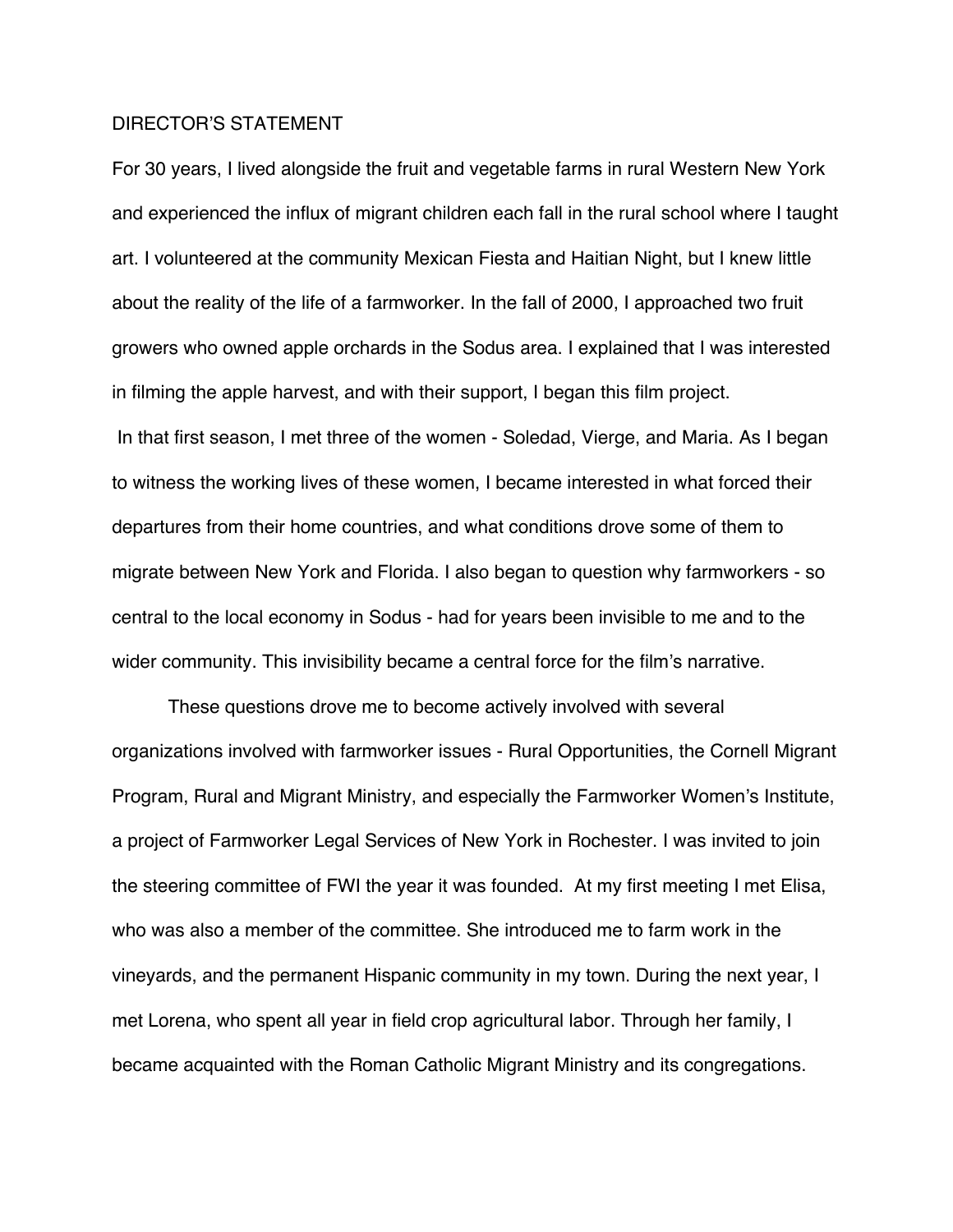Over the next ten years, we filmed the annual cycle of these five women's work lives – Maria, Vierge, Soledad, Lorena and Elisa. As I gained their trust, they began to reveal more of their lives – and I learned what they did after they picked the fruit. At first, they participated because they saw the film as important to me, but as the years went on, they became committed to the project, and I began to see my town through their eyes.

We were in the early stages of the film when 9/11 changed everything for Soledad, Lorena, and Elisa, because they had entered the country without documentation. The US government began to aggressively pursue "illegal aliens" and all undocumented workers were pushed into further isolation. We realized we would have to give those three women pseudonyms and withhold certain details of their lives to protect them from deportation. Despite that, the women chose to put hope above fear, and continued with the film.

The film project has been influenced and supported by an incredible group of farmers, organizations for farmworker rights and immigration reform, schools, and filmmakers. The farmers in these stories stand by their workers, and advocate for them on a daily basis. The courageous work of the Farmworker Women's Institute, Farmworker Legal Services of Western NY, Rural and Migrant Ministry, CITA (Centro Indepedencia Trabajadoras Agricolas), the Roman Catholic Diocese of Rochester, NY, and lead sponsor Wayne Action for Racial Equality (WARE) inspired and supported the film project. Innumerable hours of production support came from my colleagues and students at the School of Film and Animation at Rochester Institute of Technology.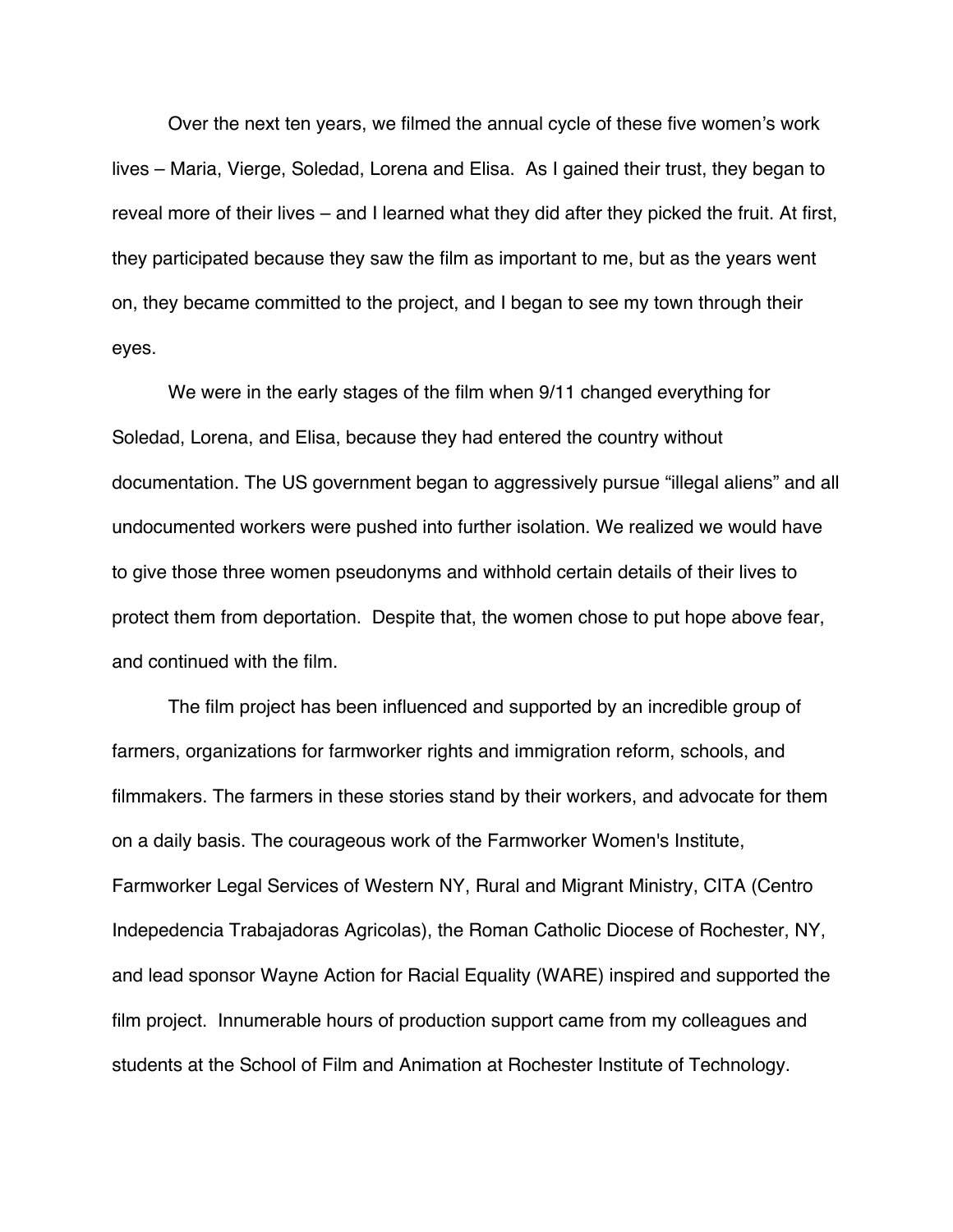It's hard to give enough thanks to the women and their families for their profound commitment to the film. Lastly, I want to thank my family and the Sodus Film Group, whose members believed that the stories in this film had to be told.

Maria, Vierge, Soledad, Lorena and Elisa's lives are no longer invisible. It's our hope that in experiencing their lives, a connection will be established, so that the simplistic labels "migrant" and "illegal" will be replaced by a deeper understanding of the complex lives of migrant families. We hope that you will join in the effort to give these families hope for their future.

*- Nancy Ghertner*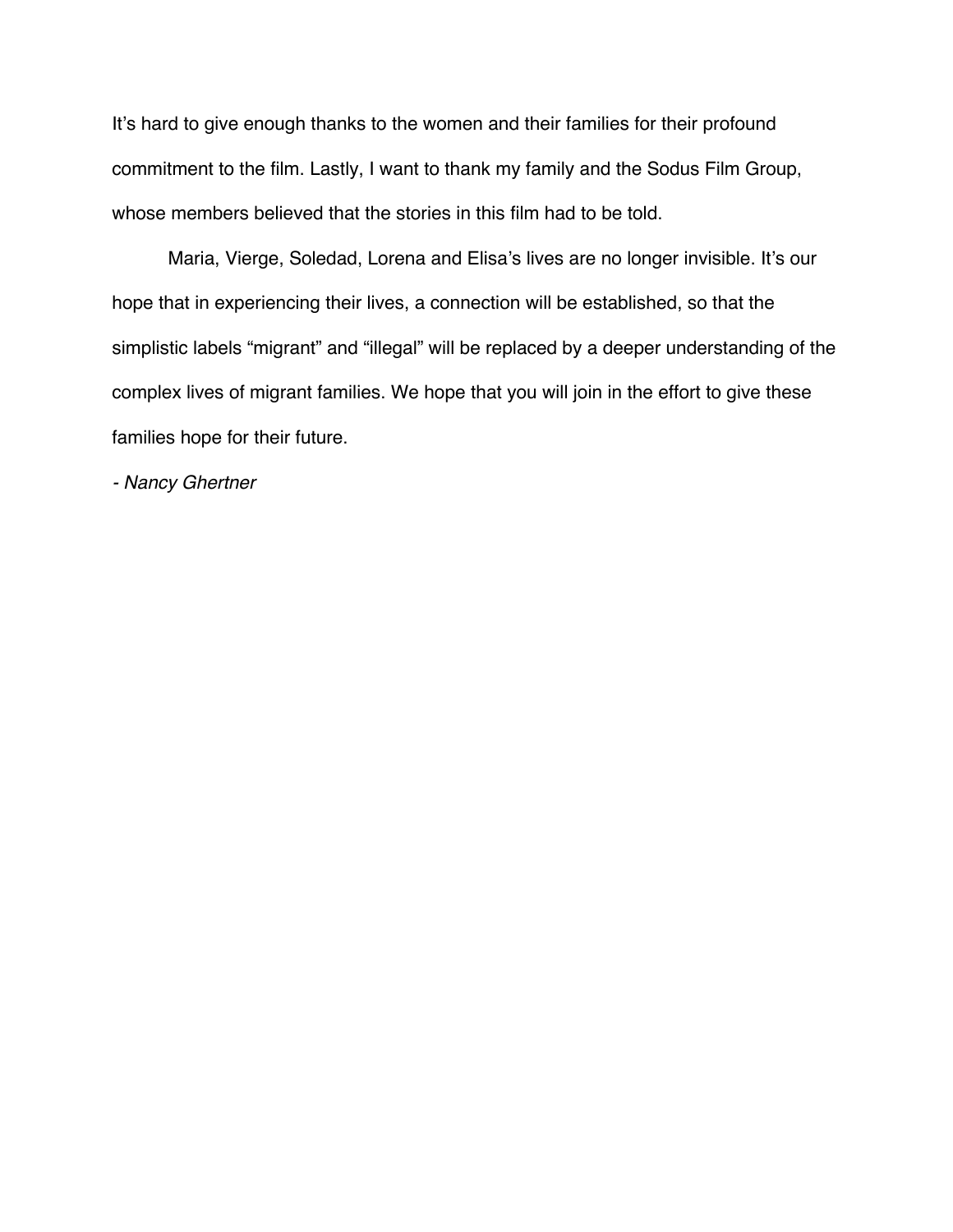# PRESS RELEASE CONTACT: NANCY GHERTNER, FILMMAKER, 585-732-6047 nancyghertner@gmail.com

# LOCAL DOCUMENTARY ABOUT FARMWORKERS TO BE SCREENED FOR THE FIRST TIME AT ST. JOHN FISHER COLLEGE NOVEMBER 3

A feature-length documentary about immigrant farmworkers in Wayne County, "After I Pick the Fruit," will be screened publicly for the first time on Thursday, November at 6 p.m. in room 135, Basil Hall, on the St. John Fisher campus.

"After I Pick the Fruit" follows five immigrant farmworker women - Lorena, Vierge, Maria, Soledad and Elisa - over a ten-year period as they struggle to raise their families and find a sense of community in a world that is largely invisible to others.

"My goal was to make this invisible world visible, to bring to light the struggles of those workers who put food on our tables," says filmmaker Nancy Ghertner, a longtime resident of Sodus and former faculty member at RIT. " The project initially arose out of my own curiosity. Driving to and from my house in Sodus, I'd see women working in the orchards and wonder, ʻWhat is their life like when the work day is done? Where do they live, and who takes care of their children while they're at work?' After I got to know the women, we formed close friendships, and mere curiosity turned into a desire to reveal these women as they really are: three-dimensional human beings who love their families, but left their home countries out of economic desperation. They're willing to suffer isolation and long, hard hours because they're determined to provide their children with a better life."